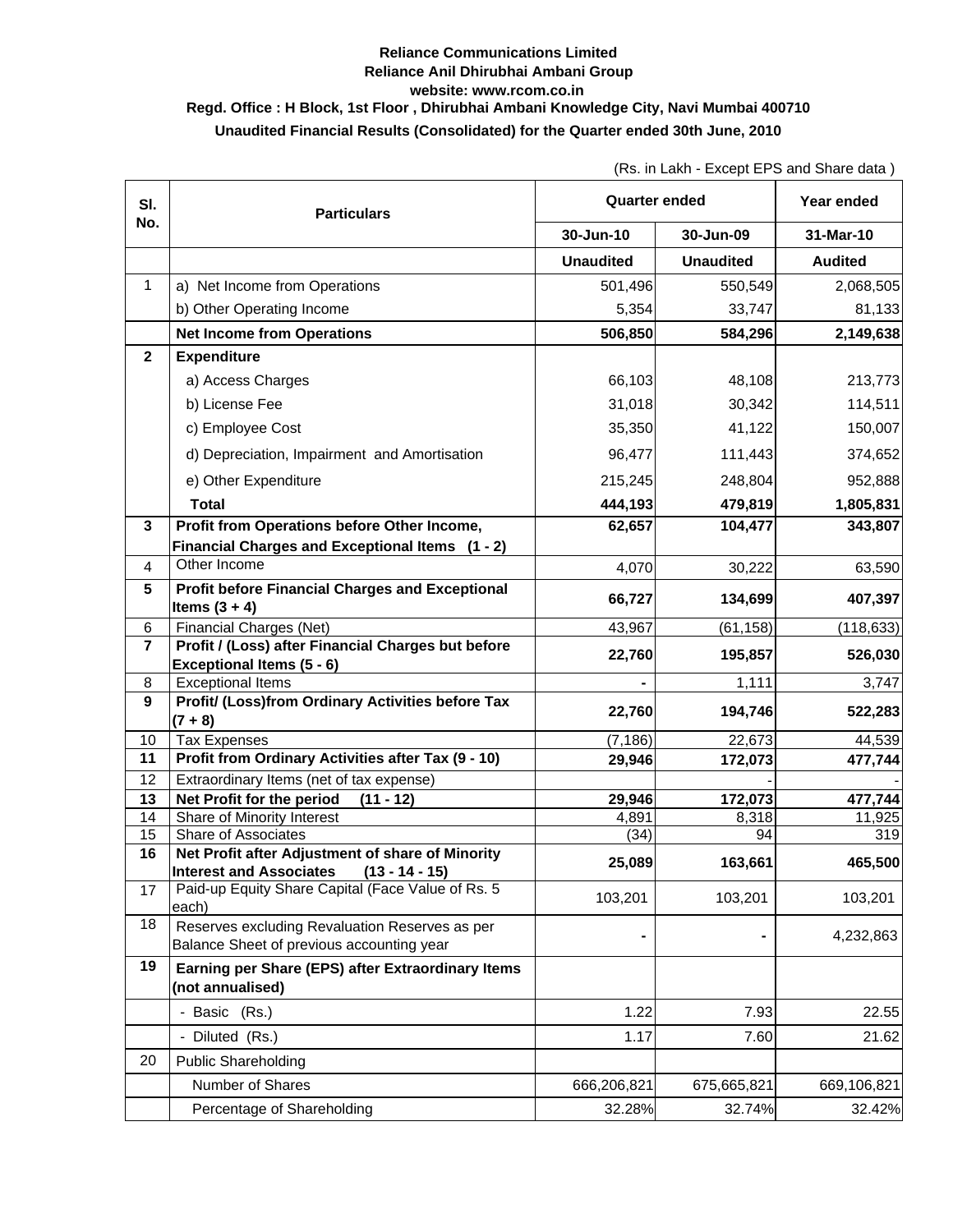| 21 | <b>Promoters and Promoter Group Shareolding</b>                                              |               |               |               |
|----|----------------------------------------------------------------------------------------------|---------------|---------------|---------------|
|    | a) Pledged / Encumbered                                                                      |               |               |               |
|    | - Number of Shares                                                                           | Nill          | 272,345,338   | Nil           |
|    | - Percentage of Shares (as a % of the total<br>shareholding of promoters and Promoter Group) | N.A.          | 19.62%        | N.A.          |
|    | - Percentage of Shares (as a % of the total share<br>capital of the Company)                 | <b>N.A.</b>   | 13.19%        | N.A.          |
|    | b) Non-encumbered                                                                            |               |               |               |
|    | - Number of Shares                                                                           | 1,397,820,060 | 1,116,015,722 | 1,394,920,060 |
|    | - Percentage of Shares (as a % of the total<br>shareholding of promoters and Promoter Group) | 100.00%       | 80.38%        | 100.00%       |
|    | - Percentage of Shares (as a % of the total share<br>capital of the Company)                 | 67.72%        | 54.07%        | 67.58%        |

## **Segment wise Revenue, Results and Capital Employed**

|     |                                                                       | (Rs. in Lakh)        |                  |                |
|-----|-----------------------------------------------------------------------|----------------------|------------------|----------------|
| SI. | <b>Particulars</b>                                                    | <b>Quarter ended</b> |                  | Year ended     |
| No. |                                                                       | 30-Jun-10            | 30-Jun-09        | 31-Mar-10      |
|     |                                                                       | <b>Unaudited</b>     | <b>Unaudited</b> | <b>Audited</b> |
| 22  | <b>Segment Revenue</b>                                                |                      |                  |                |
|     | a) Wireless                                                           | 415,276              | 479,308          | 1,663,961      |
|     | b) Global                                                             | 181,369              | 188,441          | 831,868        |
|     | c) Broadband                                                          | 67,628               | 68,425           | 283,855        |
|     | d) Investments                                                        | 2,769                | 7,840            | 20,949         |
|     | e) Others / Unallocated                                               | 30,696               | 22,471           | 96,781         |
|     | <b>Total</b>                                                          | 697,738              | 766,485          | 2,897,414      |
|     | Less: Inter segment revenue                                           | (186, 817)           | (151,968)        | (684, 186)     |
|     | <b>Income from Operations</b>                                         | 510,921              | 614,517          | 2,213,228      |
| 23  | <b>Segment Results</b>                                                |                      |                  |                |
|     | Profit / (Loss) before Tax and Financial Charges from<br>each segment |                      |                  |                |
|     | a) Wireless                                                           | 68,168               | 114,979          | 375,496        |
|     | b) Global                                                             | 10,352               | 21,845           | 75,405         |
|     | c) Broadband                                                          | 13,042               | 18,503           | 68,139         |
|     | d) Investments                                                        | 2,769                | 7,840            | 20,949         |
|     | e) Others / Unallocated                                               | (27, 604)            | (28, 468)        | (112, 592)     |
|     | <b>Total</b>                                                          | 66,727               | 134,699          | 427,397        |
|     | Less: Financial Charges (Net)                                         | 43,967               | (61, 158)        | (118, 633)     |
|     | Less: Exceptional Items and Impairment                                |                      | 1,111            | 23,747         |
|     | <b>Total Profit before Tax</b>                                        | 22,761               | 194,746          | 522,283        |
| 24  | <b>Capital Employed</b>                                               |                      |                  |                |
|     | (Segment assets - Segment liabilities)                                |                      |                  |                |
|     | a) Wireless                                                           | 5,590,894            | 5,128,535        | 4,809,038      |
|     | b) Global                                                             | 631,707              | 1,114,948        | 749,398        |
|     | c) Broadband                                                          | 416,501              | 494,756          | 452,672        |
|     | d) Investments                                                        | 265,151              | 839,915          | 471,708        |
|     | e) Others / Unallocated                                               | 1,291,790            | 1,885,795        | 900,534        |
|     | <b>Total</b>                                                          | 8,196,043            | 9,463,949        | 7,383,350      |